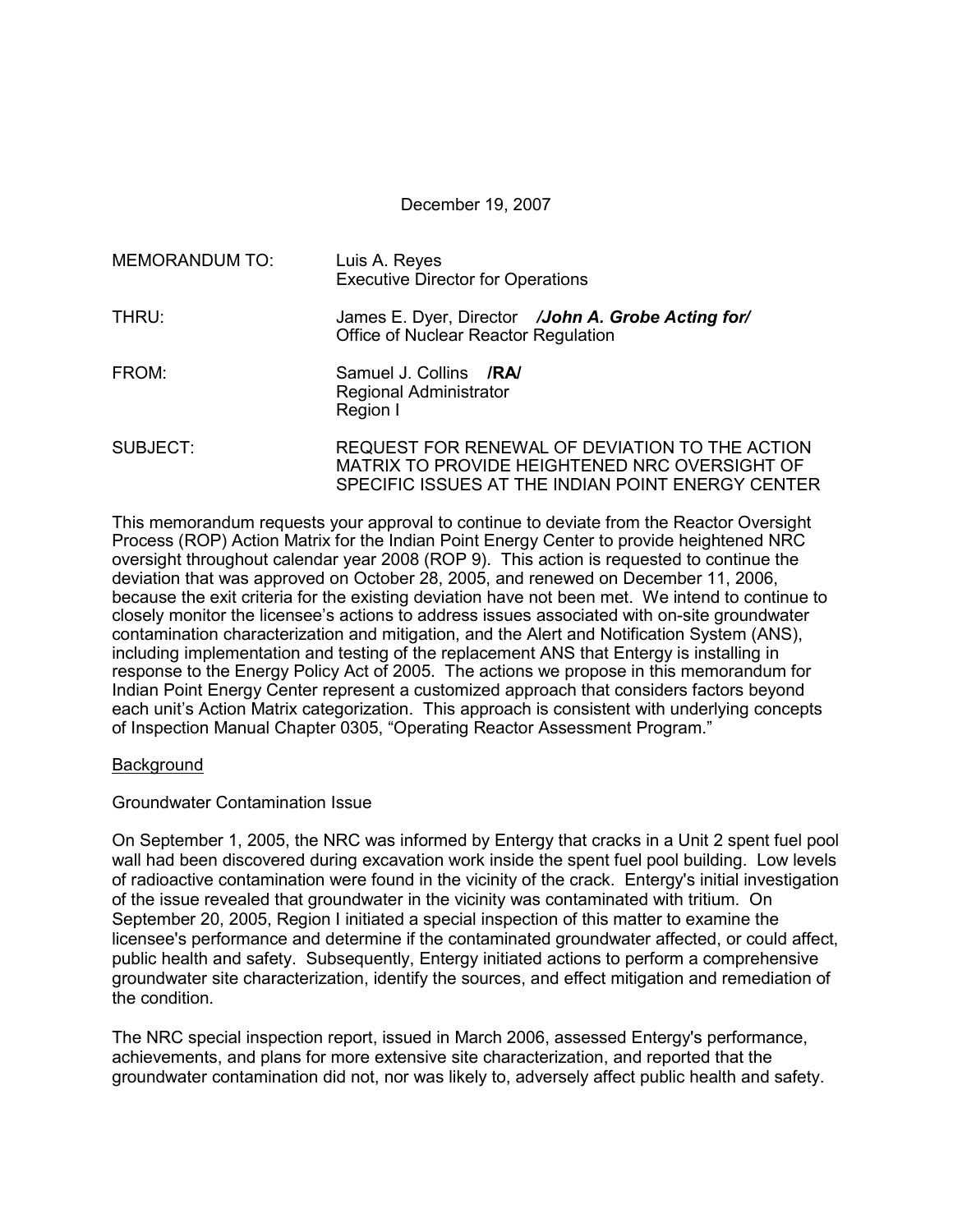### L. Reyes 2

In the report, and subsequent public meetings, NRC indicated that a final conclusion would be reached after Entergy completed its groundwater characterization initiative.

NRC Region I has continued inspection and monitoring of Entergy's activities in accordance with an approved deviation to the normal Reactor Oversight Process for calendar years 2006 and 2007. The NRC staff has closely monitored Entergy's groundwater characterization efforts, performed independent inspection and testing, and evaluated radiological and hydrological conditions affecting groundwater onsite.

In November 2007, Entergy reported that it had completed its on-site characterization effort, and was preparing its final report, which is expected to include its plan for remediation and long-term monitoring of the on-site groundwater conditions, for NRC review. Entergy's final report is expected to be received by January 2008. Following a review of the completed report, NRC staff will issue an inspection report detailing our final conclusions on Entergy's performance and radiological assessment of the onsite groundwater contamination. The NRC communication plan for the inspection report will include initiatives such as a New York Government-to-Government meeting and a stakeholder public meeting.

#### ANS Issue

Entergy is required to comply with the Energy Policy Act of 2005, and the associated NRC Confirmatory Order dated January 31, 2006, to supply backup power to the ANS. Entergy was originally required by the January 2006 Confirmatory Order to have the new ANS in operation by the end of January 2007. This date was relaxed by the NRC to April 15, 2007, following a request from Entergy. Testing immediately prior to April 15 revealed that the ANS was not ready to be placed into service, and the NRC issued a Notice of Violation (NOV) to Entergy for failing to comply with the Confirmatory Order. In response to the violation, Entergy committed to having the system in service by August 24, 2007.

Entergy also failed to meet their August 24, 2007 commitment. As a result, the NRC issued a second NOV on August 30, 2007, to Entergy for failure to obtain necessary approvals so that the new ANS could be placed in service as the primary notification system by August 24, 2007. On September 12, 2007, FEMA concluded that the new ANS was not adequate due to its inability to produce a steady alerting tone capable of repetition; sound blocking from co-located sirens, tree limbs and foliage; and control system issues.

On October 25, 2007, Entergy met with FEMA to discuss the technical aspects of Entergy's proposed plans and to determine a mutually acceptable schedule for resolving the open items. Entergy and FEMA met again on November 9, 2007, to further discuss issues with the new ANS. The NRC will continue to monitor Entergy's progress in resolving the technical issues with FEMA. These activities are expected to continue through calendar year 2008 with system testing and final FEMA approval in 2009. Additionally, the NRC is evaluating the appropriate enforcement action for Entergy's not meeting the August 24, 2007 siren in-service date and providing appropriate stakeholder communication.

### Deviation Basis

The ROP Action Matrix includes a range of licensee and NRC actions for each column of the Action Matrix. However, as discussed in Inspection Manual Chapter 0305, there may be instances in which the actions prescribed by the Action Matrix may not be appropriate. In the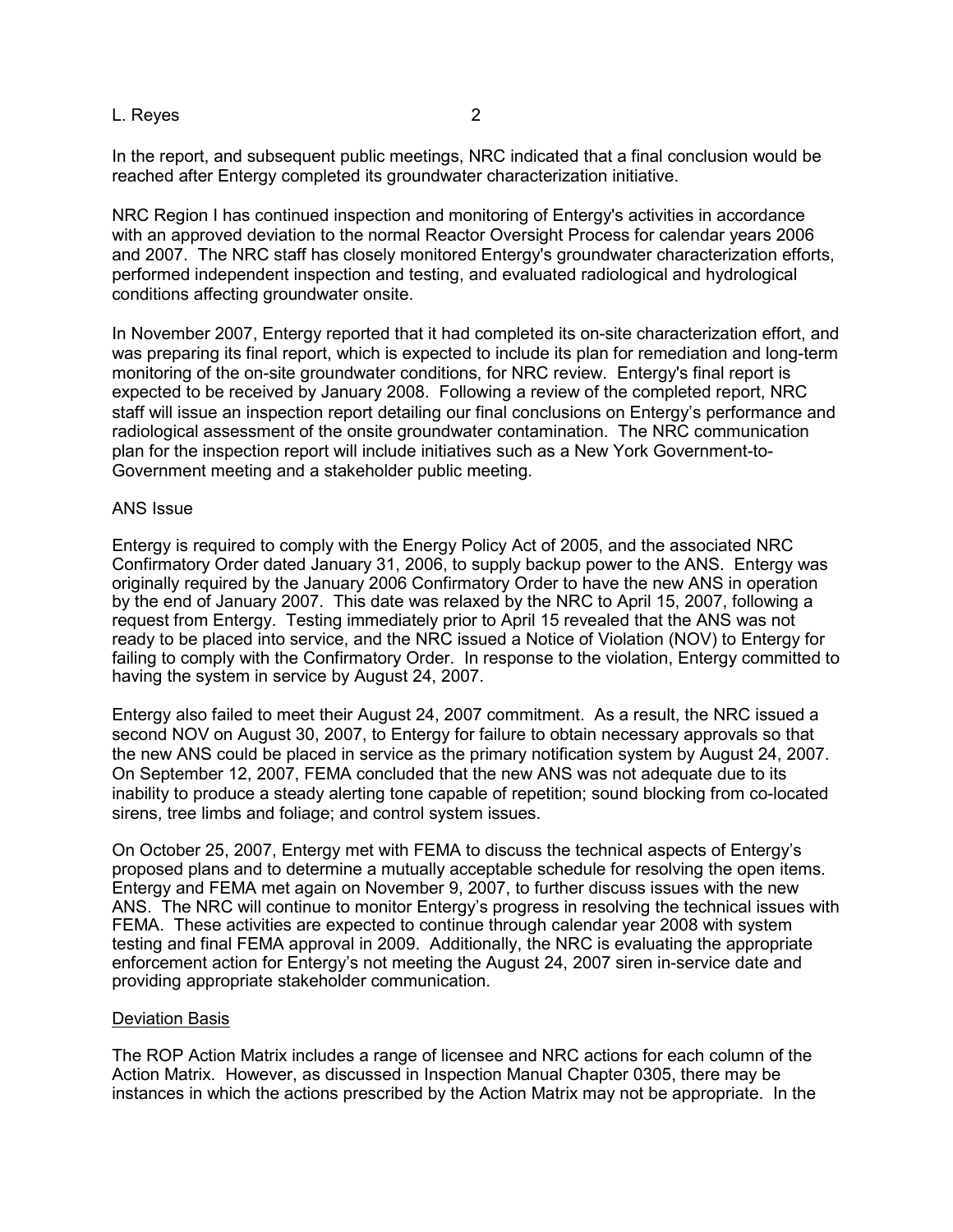# L. Reyes 3

case of Indian Point Energy Center, the actions associated with the Licensee Response Column do not provide for the specific focus and level of oversight needed to appropriately monitor licensee efforts to address the groundwater contamination issue or the improvements to the ANS. Therefore, Region I believes that continued heightened oversight as discussed in the following sections should be performed at a level of effort above that of the Licensee Response Column for Indian Point Energy Center throughout calendar year 2008.

Overall, Entergy's operation of both units at Indian Point Energy Center is acceptable, with both units currently in the Licensee Response column of the Action Matrix. However, ongoing issues associated with groundwater contamination and performance of the new ANS system present unique challenges to the NRC's regulatory oversight of Indian Point Energy Center. This inspection program deviation is needed to ensure that the NRC can continue to inspect Entergy's resolution of the groundwater remediation efforts, installation and testing of the new ANS, and communicate the issues to interested stakeholders.

### Planned Actions

# A. Deviation Request

Region I requests your approval to continue to deviate from the ROP Action Matrix to provide the following oversight for Indian Point Energy Center throughout calendar year 2008. As discussed above, the NRC intends to perform the following actions to closely monitor Entergy's efforts.

Groundwater Contamination Inspection Effort

- The NRC Region I staff will inspect and assess Entergy's final site groundwater characterization effort and verify that Entergy has established effective procedures and processes to assure that remaining contaminated groundwater conditions continue to improve; and that the abnormal release through contaminated groundwater is effectively monitored and accounted for in accordance with NRC regulatory requirements.
- Continue split monitoring well water samples with Entergy and the State of New York for independent testing and assessment of contamination levels in groundwater on a sample basis. The Office of Nuclear Reactor Regulation (NRR) and Region I have agreed on the scope of the confirmatory sample in FY2008 and NRR has initiated actions to fund split sampling in support of this effort.

The proposed effort associated with enhanced monitoring of the Indian Point Energy Center groundwater contamination issue is estimated to involve approximately 0.5 full time equivalent staff (FTE) for calendar year 2008 with an additional 0.1 FTE for stakeholder communication and outreach activities. This effort represents a small fraction of the Region's budget for plant specific/supplemental inspection activities; and with current projections, can be accommodated within the existing budget projections for calendar year 2008. We will continue to identify efficiencies in order to be able to support emergent regional and agency-wide supplemental inspection needs. Similarly, NRR will reallocate existing contract funds in FY2008 to fund the limited scope confirmatory sampling.

Reliability, Availability, and Testing of the New Indian Point Energy Center ANS

• Continue to provide enhanced oversight of the current ANS until the replacement ANS has been tested, accepted, and placed in-service.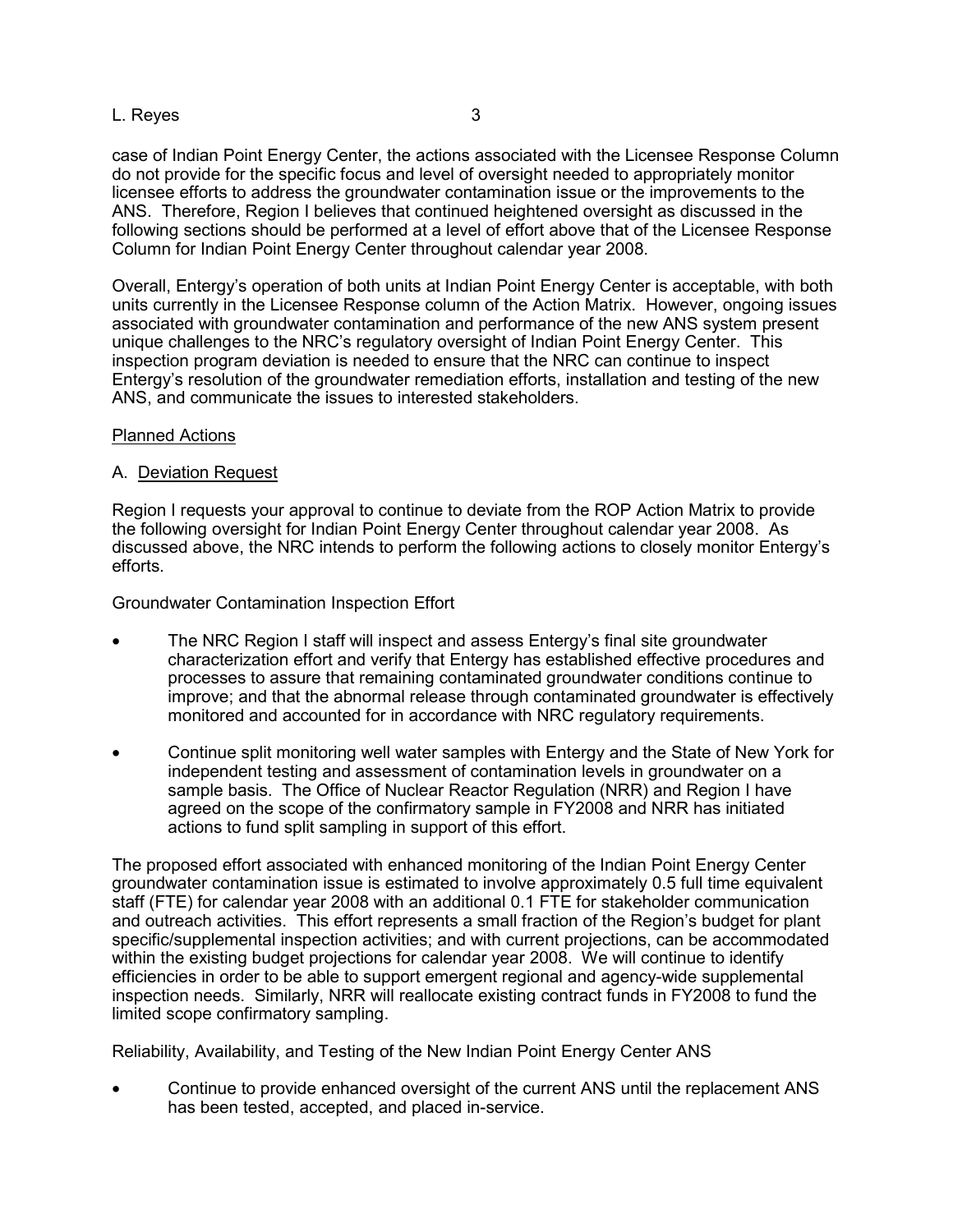- L. Reyes 4
- Inspect final implementation of the Indian Point Energy Center ANS, including resolution of the technical issues with FEMA.
- Inspect post-installation system testing of the ANS in accordance with the NRC Confirmatory Order dated January 31, 2006, subsequent NRC enforcement actions, and FEMA requirements.

The proposed effort associated with enhanced monitoring of the Indian Point Energy Center ANS issue is estimated to involve approximately 0.2 FTE for calendar year 2008 with an additional 0.2 FTE for enforcement and stakeholder communication and outreach activities. This effort represents a small fraction of the Region's budget for plant specific/supplemental inspection activities; and with current projections, can be accommodated within the existing budget projections for calendar year 2008. We will continue to identify efficiencies in order to be able to support emergent regional and agency-wide supplemental inspection needs.

# Return to Normal NRC Monitoring

The staff plans to return to normal NRC monitoring efforts consistent with the Action Matrix, if and when:

- Entergy has completed characterization of the onsite contaminated groundwater condition, and established appropriate measures to effect mitigation and monitoring of the condition, including formal procedures, processes and controls.
- Entergy has formalized changes to its environmental monitoring program to provide early detection of groundwater contamination that has the potential to migrate to the environment.
- Entergy has taken reasonable actions to determine the source(s) of the current groundwater contamination and has addressed the condition.
- Entergy has installed, and placed in-service, the new ANS in accordance with the FEMA-approved Prompt Alert and Notification System Design Report.
- Entergy has successfully completed testing of the ANS as described in paragraphs II.C.3, II.C.4, and II.C.5 of the NRC's Confirmatory Order dated January 31, 2006.

Consistent with the SRM dated May 27, 2004, we will provide a copy of this Deviation Memorandum to the Commission and discuss the deviation at the next Agency Action Review Meeting. Pending your approval, the NRC staff will develop a communication approach to ensure that the licensee and stakeholders are appropriately informed.

| Approve/Disapprove: | /RA/          | 12/20/07 |
|---------------------|---------------|----------|
|                     | Luis A. Reyes | Date     |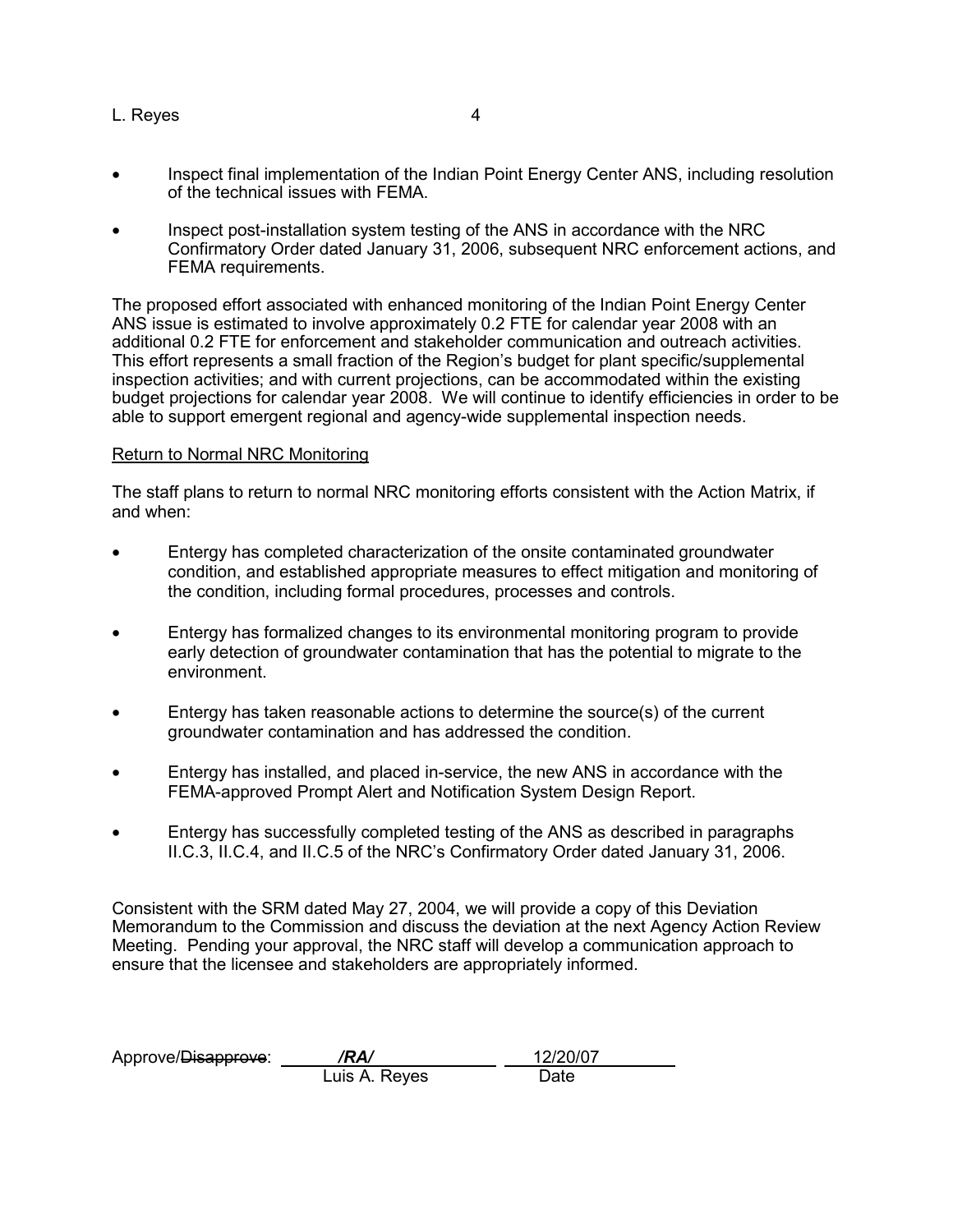• Inspect post-installation system testing of the ANS in accordance with the NRC Confirmatory Order dated January 31, 2006, subsequent NRC enforcement actions, and FEMA requirements.

The proposed effort associated with enhanced monitoring of the Indian Point Energy Center ANS issue is estimated to involve approximately 0.2 FTE for calendar year 2008 with an additional 0.2 FTE for enforcement and stakeholder communication and outreach activities. This effort represents a small fraction of the Region's budget for plant specific/supplemental inspection activities; and with current projections, can be accommodated within the existing budget projections for calendar year 2008. We will continue to identify efficiencies in order to be able to support emergent regional and agency-wide supplemental inspection needs.

# Return to Normal NRC Monitoring

The staff plans to return to normal NRC monitoring efforts consistent with the Action Matrix, if and when:

- Entergy has completed characterization of the onsite contaminated groundwater condition, and established appropriate measures to effect mitigation and monitoring of the condition, including formal procedures, processes and controls.
- Entergy has formalized changes to its environmental monitoring program to provide early detection of groundwater contamination that has the potential to migrate to the environment.
- Entergy has taken reasonable actions to determine the source(s) of the current groundwater contamination and has addressed the condition.
- Entergy has installed, and placed in-service, the new ANS in accordance with the FEMA-approved Prompt Alert and Notification System Design Report.
- Entergy has successfully completed testing of the ANS as described in paragraphs II.C.3, II.C.4, and II.C.5 of the NRC's Confirmatory Order dated January 31, 2006.

Consistent with the SRM dated May 27, 2004, we will provide a copy of this Deviation Memorandum to the Commission and discuss the deviation at the next Agency Action Review Meeting. Pending your approval, the NRC staff will develop a communication approach to ensure that the licensee and stakeholders are appropriately informed.

|                                                                                                                                                     | Approve/Disapprove:         |               | /RA/          |          |  | 12/20/07  |  |                  |  |            |  |  |  |  |
|-----------------------------------------------------------------------------------------------------------------------------------------------------|-----------------------------|---------------|---------------|----------|--|-----------|--|------------------|--|------------|--|--|--|--|
|                                                                                                                                                     |                             |               | Luis A. Reyes |          |  | Date      |  |                  |  |            |  |  |  |  |
|                                                                                                                                                     | Distribution: See next page |               |               |          |  |           |  |                  |  |            |  |  |  |  |
| DOCUMENT NAME: G:\DRP\BRANCH2\ROP 8\Indian Point Deviation Memo 2ND RENEWAL Rev 1.doc                                                               |                             |               |               |          |  |           |  |                  |  |            |  |  |  |  |
| After declaring this document "An Official Agency Record" it will be released to the Public.<br>ADAMS Accession No.: ML073480290                    |                             |               |               |          |  |           |  |                  |  |            |  |  |  |  |
| To receive a copy of this document, indicate in the box: "C" = Copy without attachment/enclosure "E" = Copy with attachment/enclosure "N" = No copy |                             |               |               |          |  |           |  |                  |  |            |  |  |  |  |
| <b>OFFICE</b>                                                                                                                                       | RI/DRP                      | <b>RI/DRS</b> |               | RI/DRP   |  | RI/RA     |  | <b>NRR</b>       |  | <b>EDO</b> |  |  |  |  |
| <b>NAME</b>                                                                                                                                         | ECobey/                     | MGamberoni/   |               | DLew/    |  | SCollins/ |  | JDyer/JGrobe for |  | LReyes/    |  |  |  |  |
| <b>IDATE</b>                                                                                                                                        | 12/11/07                    | 12/12/07      |               | 12/12/07 |  | 12/13/07  |  | 12/19/07         |  | 12/20/07   |  |  |  |  |

**OFFICIAL RECORD COPY**